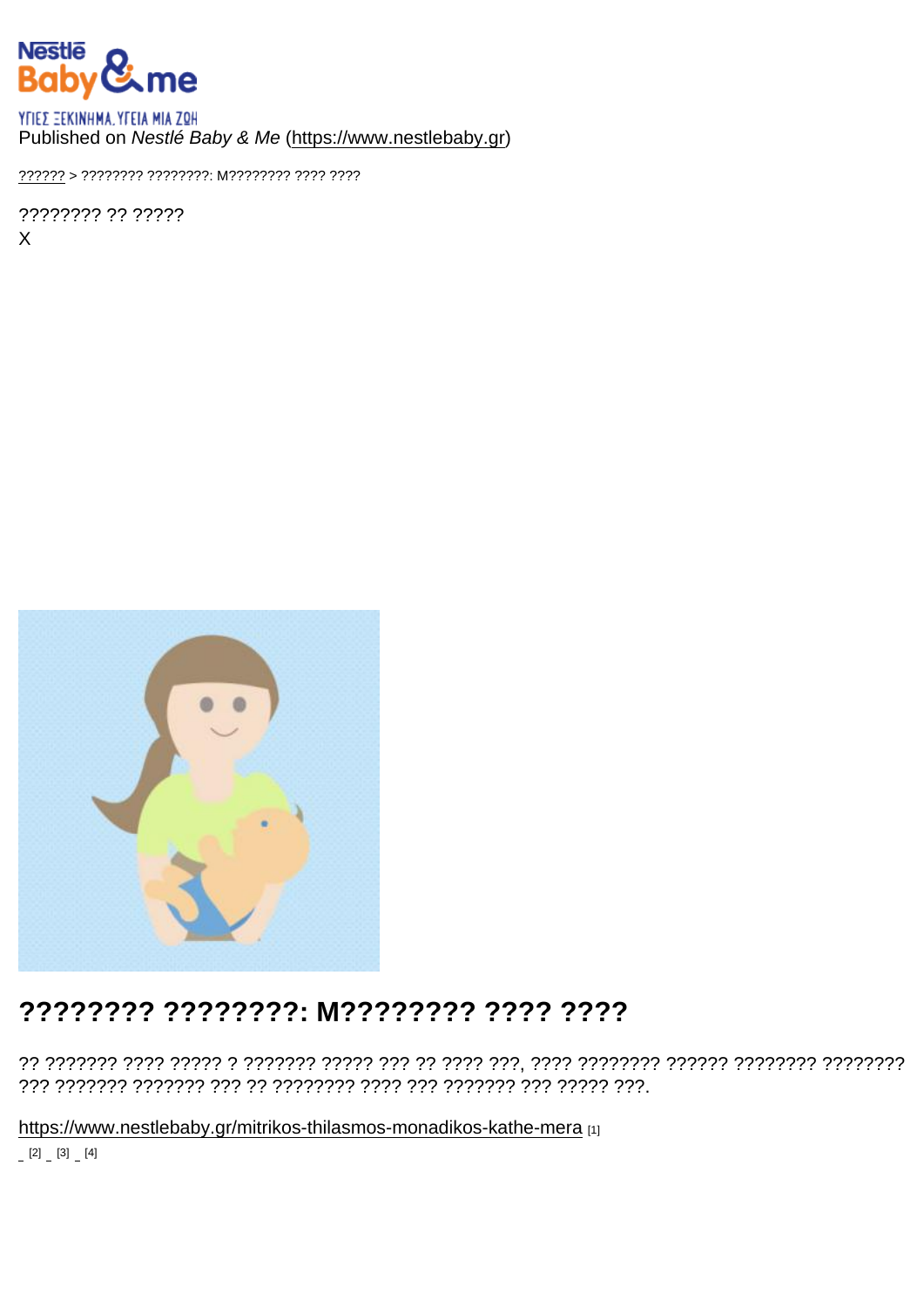# ???????? ????????: M???????? ???? ????

?????, ??????? 13th, 2018

- 
- $\bullet$  ???????? [1]
- ????????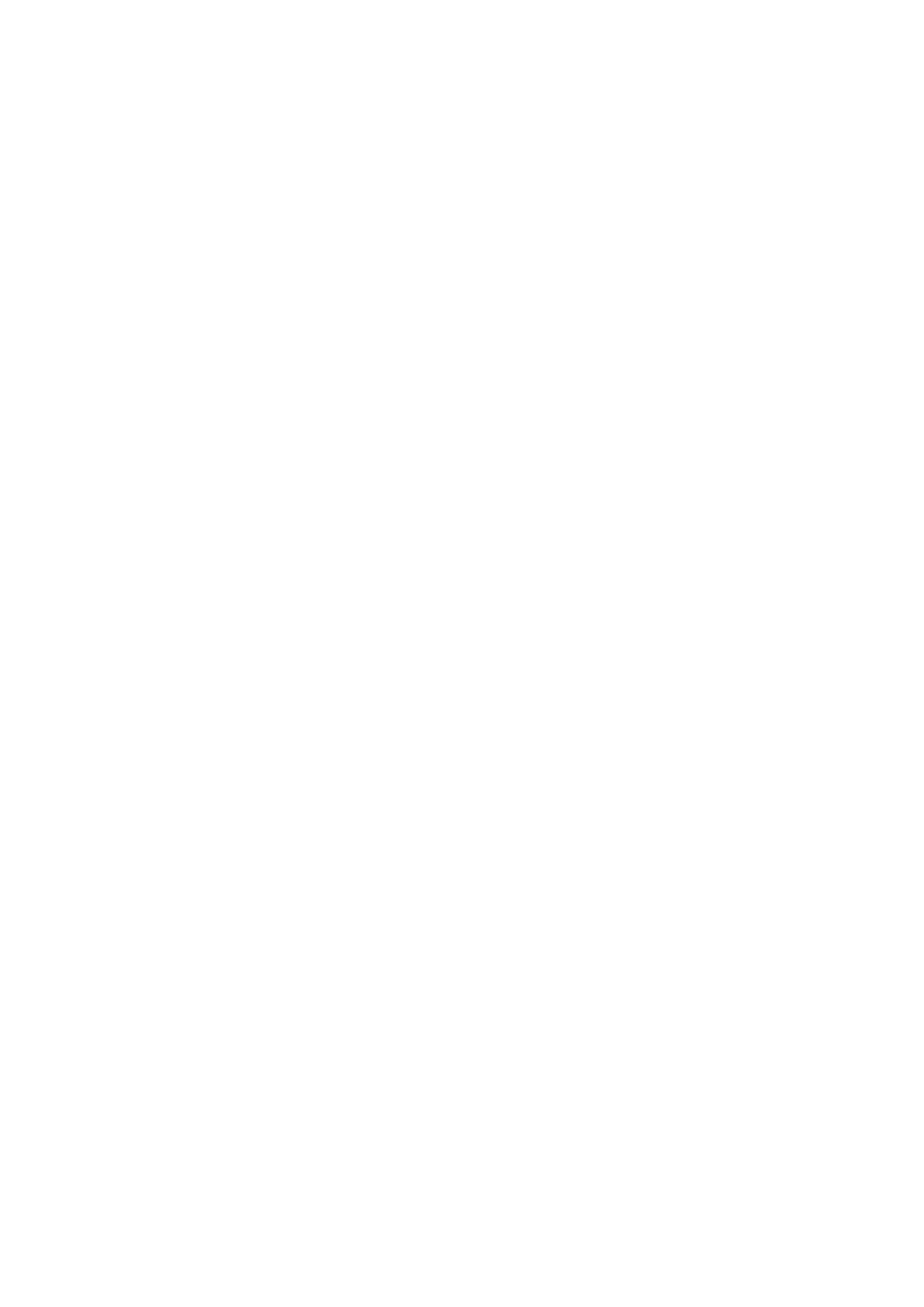## Πρωτόναλα: Το πρώτο πολύτιμο φαγητό του μωρού

Δώσε στο μωρό σου πρωτόναλα, θηλάζοντάς το αμέσως μόλις γεννήσεις. Το πρωτόγαλα έχει υψηλή περιεκτικότητα σε αντισώματα, πρωτεΐνες απαραίτητες για την υγεία του μωρού σου. Είναι το πρώτο μητρικό γάλα που παράγει το σώμα σου και παρέχει πολλά πλεονεκτήματα στο μωρό σου. Παρόλο που χρόνια πριν μερικές νέες μαμάδες δεν έδιναν πρωτόγαλα στα μωρά τους, τώρα κορυφαίες αρχές υγείας, συμπεριλαμβανομένου του Πανκόσμιου Οργανισμού Υγείας, προτείνουν να παρέχεται στα νεογέννητα αυτό το σημαντικό και υγιεινό υγρό. Το πρωτόγαλα είναι πιο πυκνό από το γάλα που το στήθος σου θα παράξει σε λίγες μέρες και κιτρινωπό στο χρώμα. Ενώ το σώμα σου παράγει μόνο μικρές ποσότητες από αυτό,

είναι επαρκές για τις ανάγκες του νεογέννητου για τις πρώτες μέρες.

#### ????????? ???? 1-5

7777777777777 7777777 777 77777

#### ?????????? ???? ???? 6-14

7777777 77777777

????

?????????

#### ?? ????? ???? ???? 15+

7777777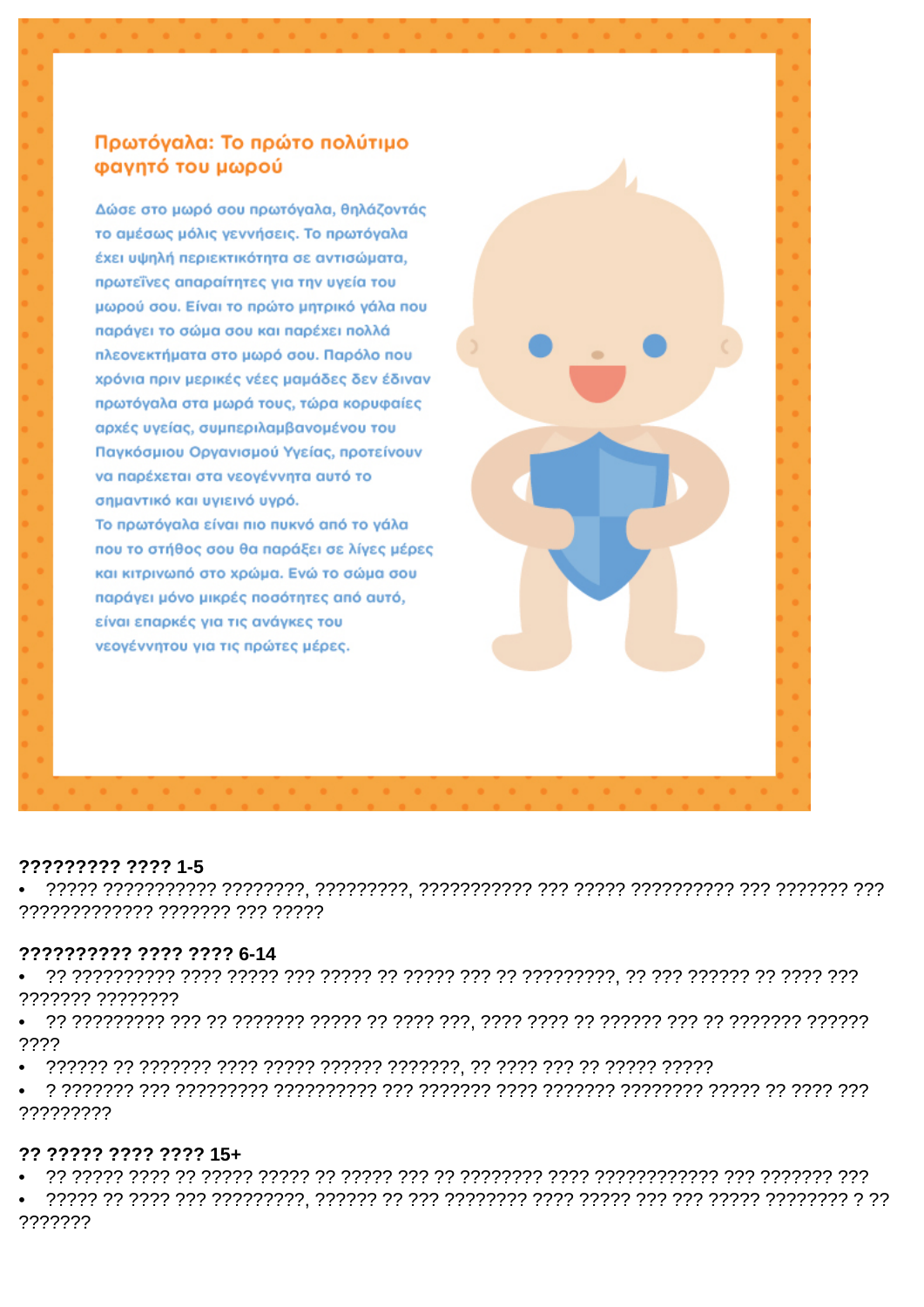1. 22 222222222222222 22222222 22222222 (HM-O) 22222 2222222 2222222222 2222222 223 777 77777777 777777777 777777777

## 2. ?????????

### $3.7222222222$

## 4. ??????

## 5. ????????? ??? ???????

, 2222 22222222 222 22222 222

## 6. ?????? ????????